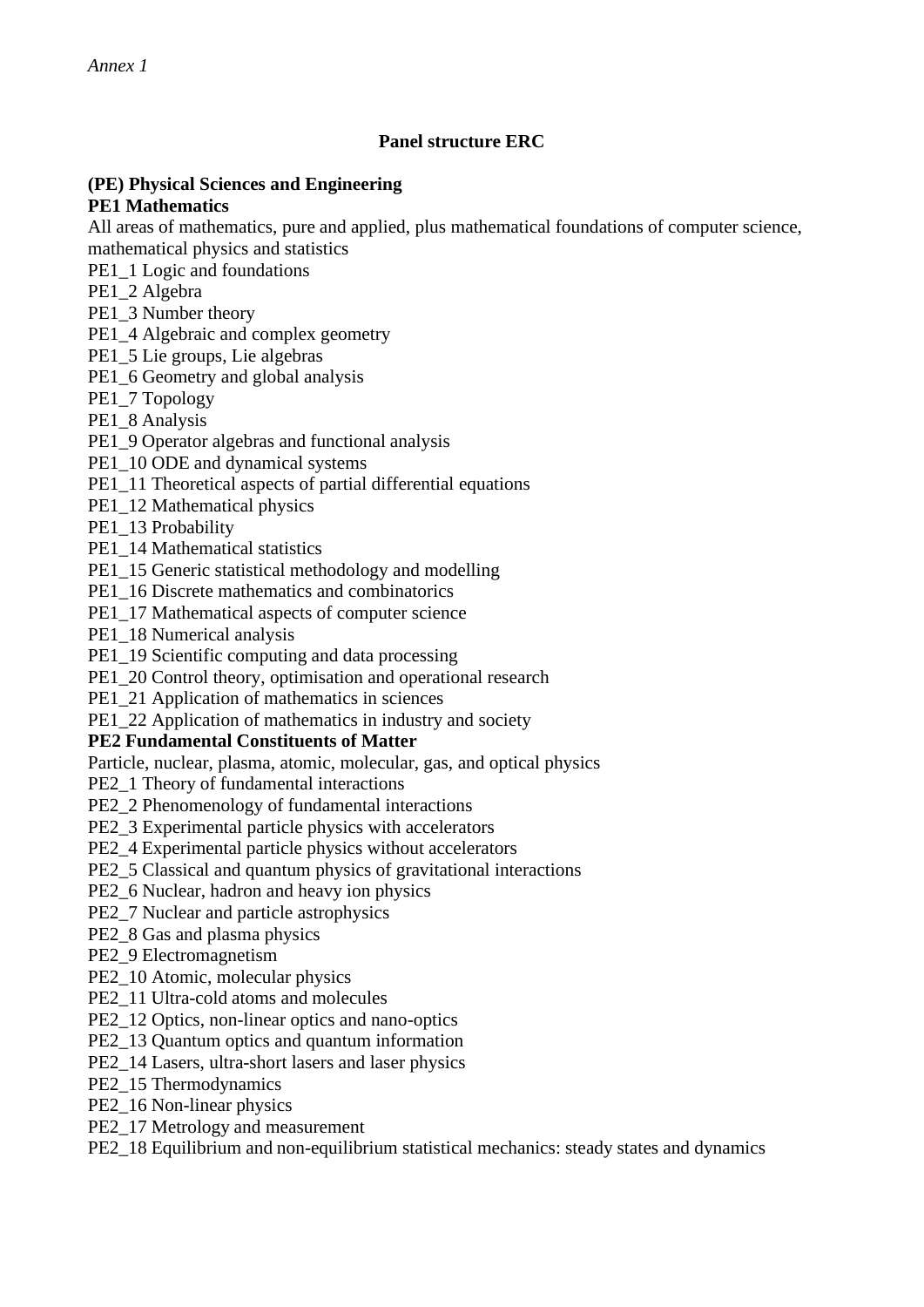# **PE3 Condensed Matter Physics**

Structure, electronic properties, fluids, nanosciences, biological physics

PE3\_1 Structure of solids, material growth and characterisation

PE3\_2 Mechanical and acoustical properties of condensed matter, lattice dynamics

PE3\_3 Transport properties of condensed matter

PE3\_4 Electronic properties of materials, surfaces, interfaces, nanostructures

PE3\_5 Physical properties of semiconductors and insulators

PE3\_6 Macroscopic quantum phenomena, e.g. superconductivity, superfluidity, quantum Hall effect

PE3\_7 Spintronics

PE3\_8 Magnetism and strongly correlated systems

PE3\_9 Condensed matter – beam interactions (photons, electrons, etc.)

PE3\_10 Nanophysics, e.g. nanoelectronics, nanophotonics, nanomagnetism, nanoelectromechanics

PE3\_11 Mesoscopic quantum physics and solid-state quantum technologies

PE3\_12 Molecular electronics

PE3\_13 Structure and dynamics of disordered systems, e.g. soft matter (gels, colloids, liquid

crystals), granular matter, liquids, glasses, defects

PE3\_14 Fluid dynamics (physics)

PE3\_15 Statistical physics: phase transitions, condensed matter systems, models of complex

systems, interdisciplinary applications

PE3\_16 Physics of biological systems

#### **PE4 Physical and Analytical Chemical Sciences**

Analytical chemistry, chemical theory, physical chemistry/chemical physics

PE4\_1 Physical chemistry

PE4\_2 Spectroscopic and spectrometric techniques

PE4\_3 Molecular architecture and Structure

PE4\_4 Surface science and nanostructures

PE4\_5 Analytical chemistry

PE4\_6 Chemical physics

- PE4\_7 Chemical instrumentation
- PE4\_8 Electrochemistry, electrodialysis, microfluidics, sensors
- PE4\_9 Method development in chemistry

PE4\_10 Heterogeneous catalysis

PE4\_11 Physical chemistry of biological systems

PE4\_12 Chemical reactions: mechanisms, dynamics, kinetics and catalytic reactions

PE4\_13 Theoretical and computational chemistry

PE4\_14 Radiation and Nuclear chemistry

PE4\_15 Photochemistry

PE4\_16 Corrosion

PE4\_17 Characterisation methods of materials

PE4\_18 Environment chemistry

## **PE5 Synthetic Chemistry and Materials**

New materials and new synthetic approaches, structure-properties relations, solid state chemistry, molecular architecture, organic chemistry

PE5\_1 Structural properties of materials

PE5\_2 Solid state materials chemistry

PE5\_3 Surface modification

PE5\_4 Thin films

PE5\_5 Ionic liquids

PE5\_6 New materials: oxides, alloys, composite, organic-inorganic hybrid, nanoparticles

PE5\_7 Biomaterials synthesis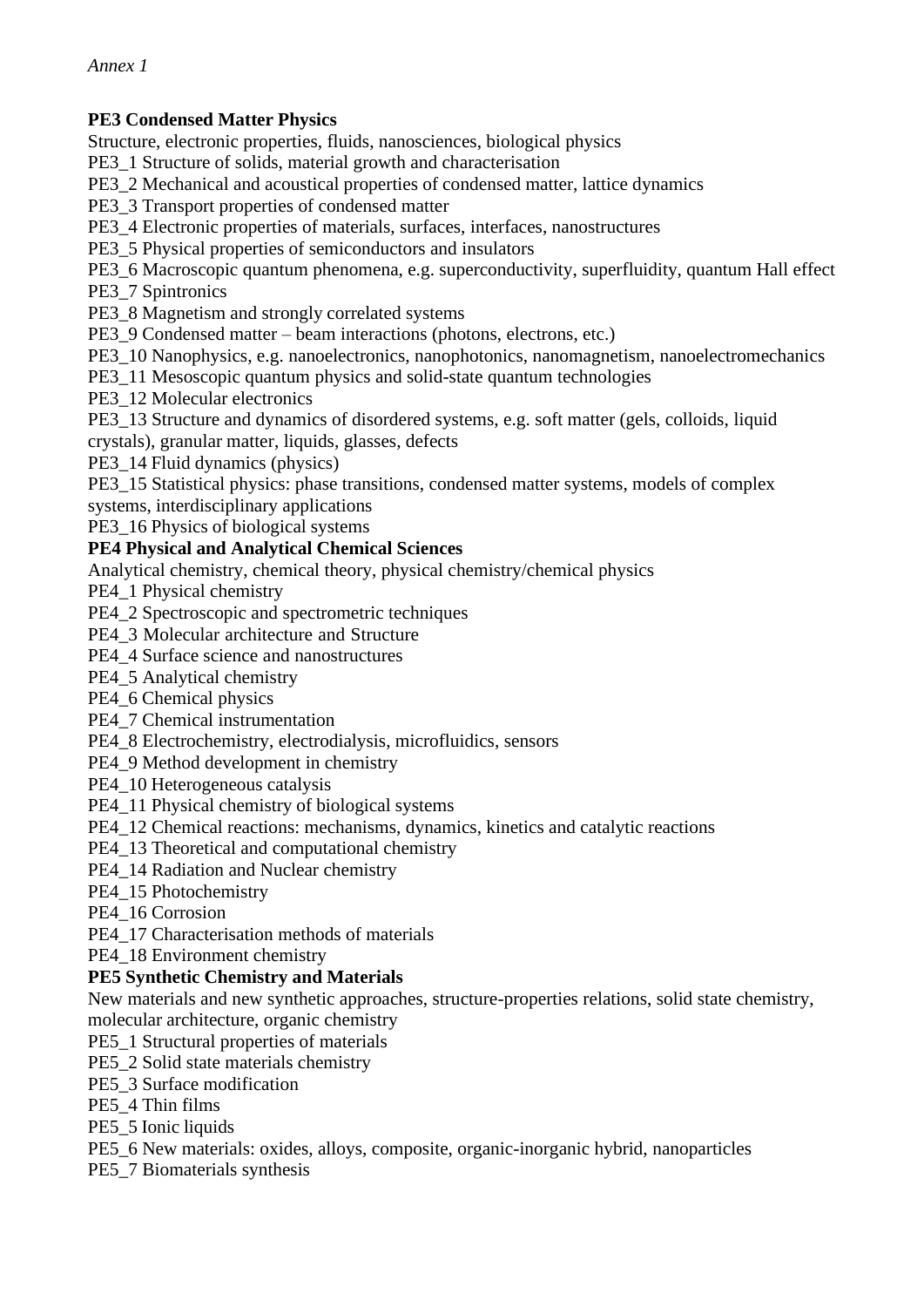#### PE5\_8 Intelligent materials synthesis – self assembled materials

PE5\_9 Coordination chemistry

PE5\_10 Colloid chemistry

#### PE5\_11 Biological chemistry and chemical biology

- PE5\_12 Chemistry of condensed matter
- PE5\_13 Homogeneous catalysis
- PE5\_14 Macromolecular chemistry
- PE5\_15 Polymer chemistry
- PE5\_16 Supramolecular chemistry
- PE5\_17 Organic chemistry

PE5\_18 Medicinal chemistry

## **PE6 Computer Science and Informatics**

Informatics and information systems, computer science, scientific computing, intelligent systems

- PE6\_1 Computer architecture, embedded systems, operating systems
- PE6\_2 Distributed systems, parallel computing, sensor networks, cyber-physical systems
- PE6\_3 Software engineering, programming languages and systems
- PE6\_4 Theoretical computer science, formal methods, automata

PE6\_5 Security, privacy, cryptology, quantum cryptography

PE6\_6 Algorithms and complexity, distributed, parallel and network algorithms, algorithmic game theory

PE6\_7 Artificial intelligence, intelligent systems, natural language processing

PE6\_8 Computer graphics, computer vision, multimedia, computer games

PE6\_9 Human computer interaction and interface, visualisation

PE6\_10 Web and information systems, data management systems, information retrieval and digital libraries, data fusion

PE6\_11 Machine learning, statistical data processing and applications using signal processing (e.g. speech, image, video)

PE6\_12 Scientific computing, simulation and modelling tools

PE6\_13 Bioinformatics, bio-inspired computing, and natural computing

# PE6\_14 Quantum computing (formal methods, algorithms and other computer science aspects)

# **PE7 Systems and Communication Engineering**

Electrical, electronic, communication, optical and systems engineering

PE7\_1 Control engineering

- PE7\_2 Electrical engineering: power components and/or systems
- PE7\_3 Simulation engineering and modelling
- PE7\_4 (Micro- and nano-) systems engineering
- PE7\_5 (Micro- and nano-) electronic, optoelectronic and photonic components
- PE7\_6 Communication systems, wireless technology, high-frequency technology

PE7\_7 Signal processing

PE7\_8 Networks, e.g. communication networks and nodes, Internet of Things, sensor networks, networks of robots

PE7\_9 Man-machine interfaces

PE7\_10 Robotics

PE7\_11 Components and systems for applications (in e.g. medicine, biology, environment)

PE7\_12 Electrical energy production, distribution, applications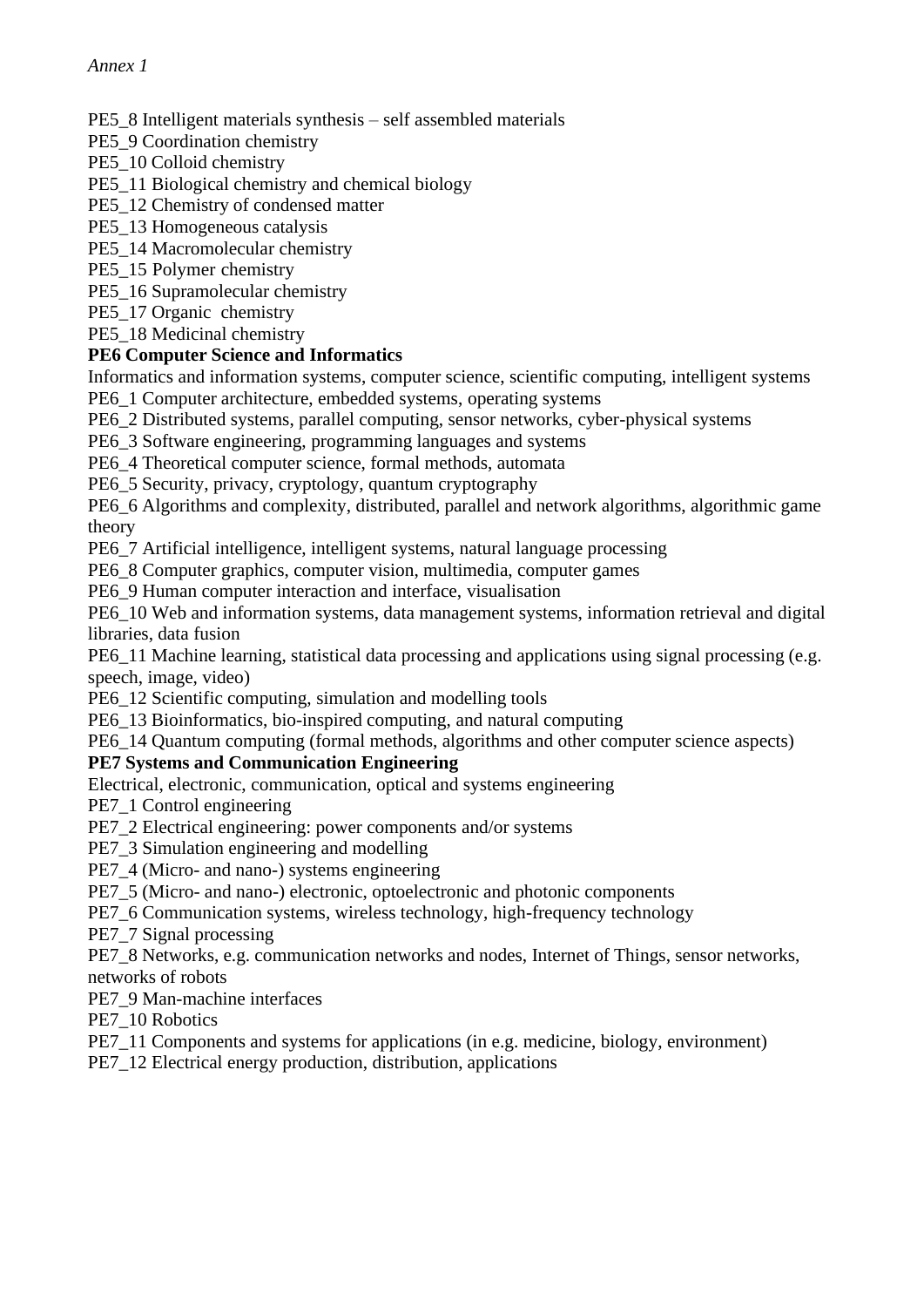### **PE8 Products and Processes Engineering**

Product and process design, chemical, civil, environmental, mechanical, vehicle engineering,

energy processes and relevant computational methods

PE8\_1 Aerospace engineering

PE8\_2 Chemical engineering, technical chemistry

PE8\_3 Civil engineering, architecture, offshore construction, lightweight construction, geotechnics

PE8\_4 Computational engineering

PE8\_5 Fluid mechanics

PE8\_6 Energy processes engineering

PE8\_7 Mechanical engineering

PE8\_8 Propulsion engineering, e.g. hydraulic, turbo, piston, hybrid engines

PE8\_9 Production technology, process engineering

PE8\_10 Manufacturing engineering and industrial design

PE8\_11 Environmental engineering, e.g. sustainable design, waste and water treatment, recycling, regeneration or recovery of compounds, carbon capture & storage

PE8\_12 Naval/marine engineering

PE8\_13 Industrial bioengineering

PE8\_14 Automotive and rail engineering; multi-/inter-modal transport engineering

#### **PE9 Universe Sciences**

Astro-physics/-chemistry/-biology; solar system; planetary systems; stellar, galactic and extragalactic astronomy; cosmology; space sciences; astronomical instrumentation and data

PE9\_1 Solar physics – the Sun and the heliosphere

PE9\_2 Solar system science

PE9\_3 Exoplanetary science, formation and characterization of extrasolar planets

PE9\_4 Astrobiology

PE9\_5 Interstellar medium and star formation

PE9\_6 Stars – stellar physics, stellar systems

PE9\_7 The Milky Way

PE9\_8 Galaxies – formation, evolution, clusters

PE9\_9 Cosmology and large-scale structure, dark matter, dark energy

PE9\_10 Relativistic astrophysics and compact objects

PE9\_11 Gravitational wave astronomy

PE9\_12 High-energy and particle astronomy

PE9\_13 Astronomical instrumentation and data, e.g. telescopes, detectors, techniques, archives, analyses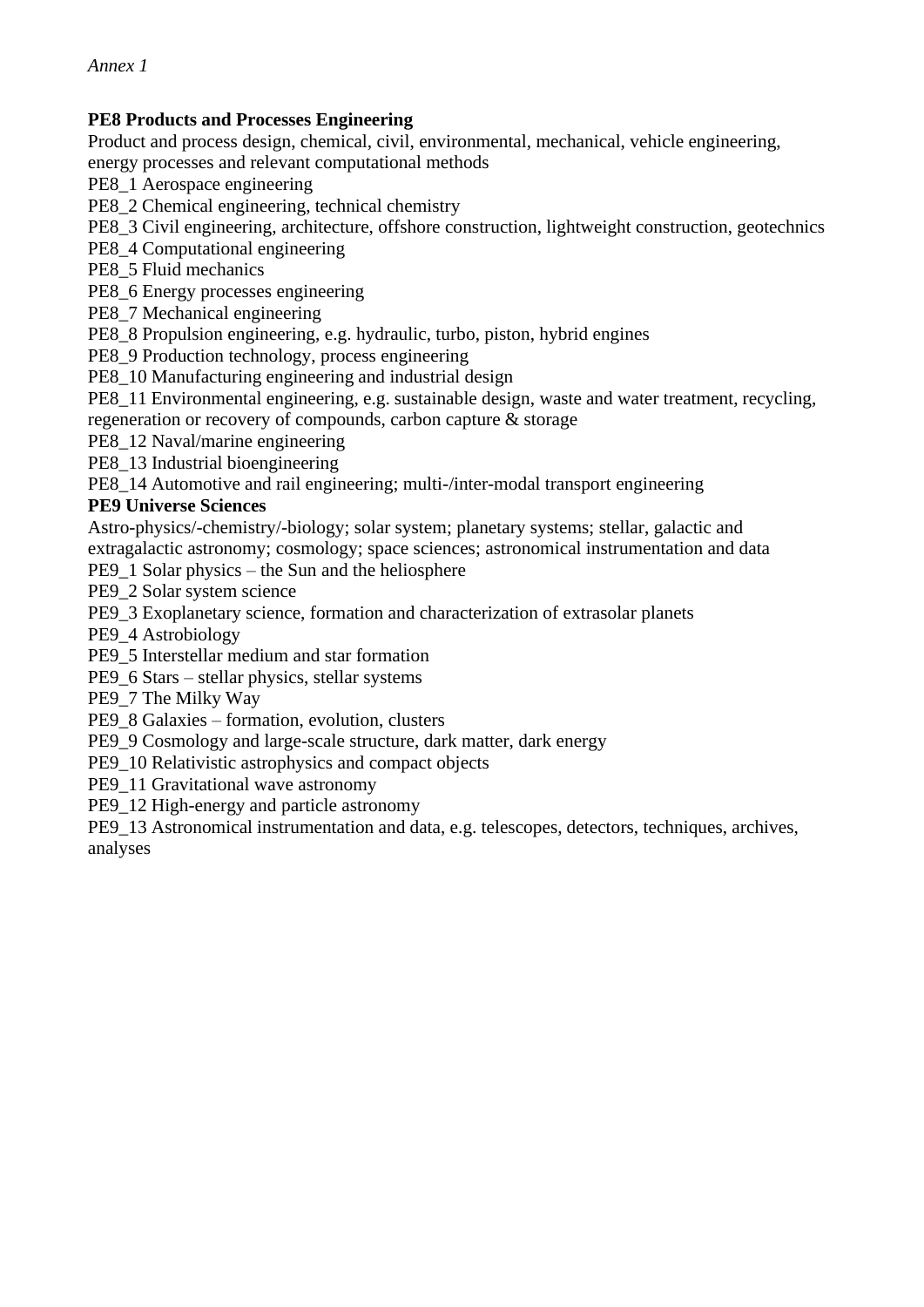# **PE10 Earth System Science**

Physical geography, geology, geophysics, atmospheric sciences, oceanography, climatology, cryology, ecology, global environmental change, biogeochemical cycles, natural resources management

PE10\_1 Atmospheric chemistry, atmospheric composition, air pollution

PE10\_2 Meteorology, atmospheric physics and dynamics

PE10\_3 Climatology and climate change

PE10\_4 Terrestrial ecology, land cover change

PE10\_5 Geology, tectonics, volcanology

PE10\_6 Palaeoclimatology, palaeoecology

PE10 7 Physics of earth's interior, seismology, geodynamics

PE10\_8 Oceanography (physical, chemical, biological, geological)

PE10\_9 Biogeochemistry, biogeochemical cycles, environmental chemistry

PE10\_10 Mineralogy, petrology, igneous petrology, metamorphic petrology

PE10 11 Geochemistry, cosmochemistry, crystal chemistry, isotope geochemistry, thermodynamics

PE10\_12 Sedimentology, soil science, palaeontology, earth evolution

PE10\_13 Physical geography, geomorphology

PE10\_14 Earth observations from space/remote sensing

PE10\_15 Geomagnetism, palaeomagnetism

PE10 16 Ozone, upper atmosphere, ionosphere

PE10\_17 Hydrology, hydrogeology, engineering and environmental geology, water and soil pollution

PE10\_18 Cryosphere, dynamics of snow and ice cover, sea ice, permafrosts and ice sheets

PE10\_19 Planetary geology and geophysics

PE10\_20 Geohazards

PE10\_21 Earth system modelling and interactions

## **PE11 Materials Engineering**

Advanced materials development: performance enhancement, modelling, large-scale preparation, modification, tailoring, optimisation, novel and combined use of materials, etc.

PE11\_1 Engineering of biomaterials, biomimetic, bioinspired and bio-enabled materials

PE11\_2 Engineering of metals and alloys

PE11\_3 Engineering of ceramics and glasses

PE11\_4 Engineering of polymers and plastics

PE11\_5 Engineering of composites and hybrid materials

PE11\_6 Engineering of carbon materials

PE11\_7 Engineering of metal oxides

PE11\_8 Engineering of alternative established or emergent materials

PE11\_9 Nanomaterials engineering, e.g. nanoparticles, nanoporous materials, 1D & 2D nanomaterials

PE11\_10 Soft materials engineering, e.g. gels, foams, colloids

PE11 11 Porous materials engineering, e.g. covalent-organic, metal-organic, porous aromatic frameworks

PE11\_12 Semi-conducting and magnetic materials engineering

PE11\_13 Metamaterials engineering

PE11\_14 Computational methods for materials engineering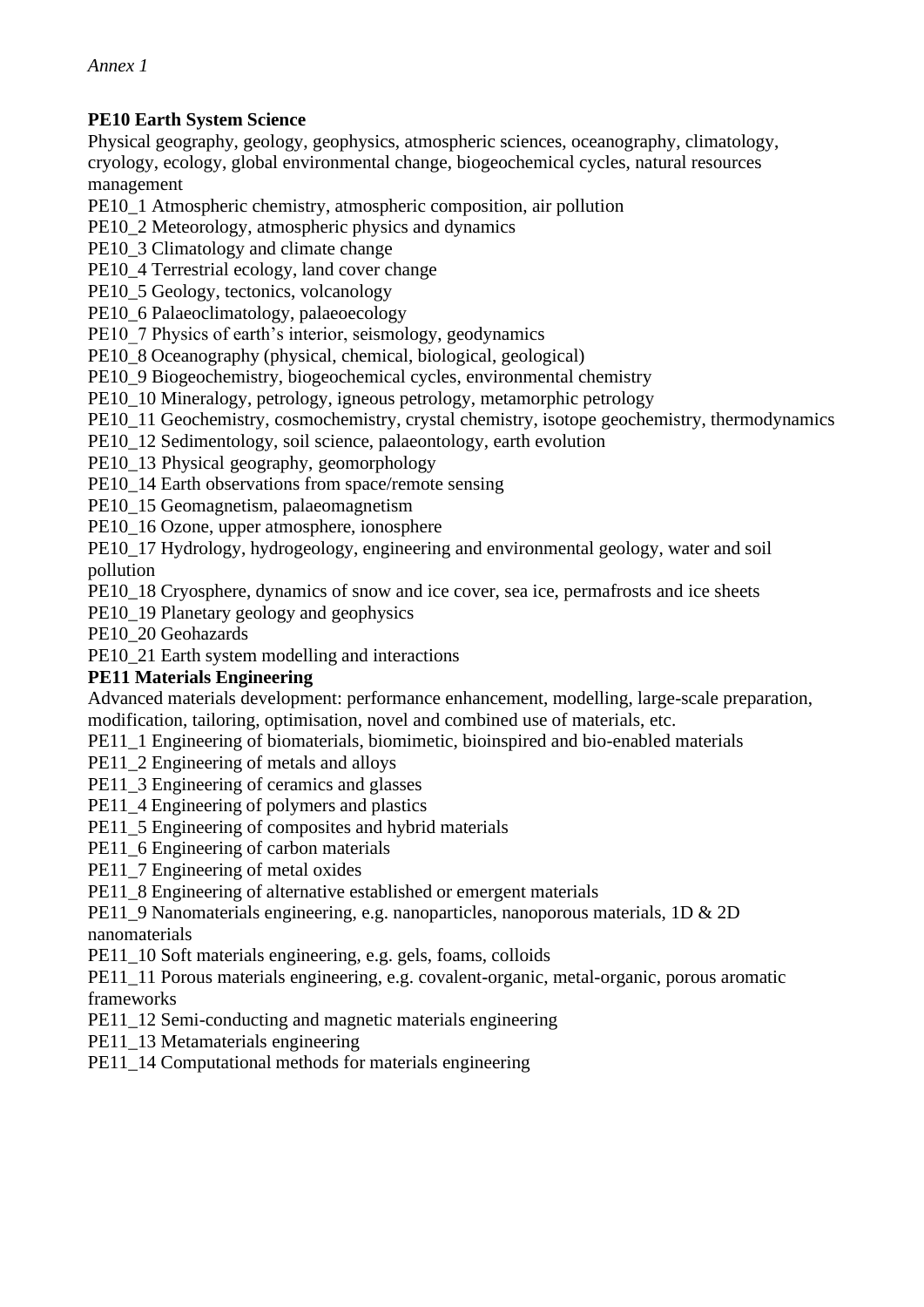#### **(LS) Life Sciences**

# **LS1 Molecules of Life: Biological Mechanisms, Structures and Functions**

*For all organisms:*

Molecular biology, biochemistry, structural biology, molecular biophysics, synthetic and chemical biology, drug design, innovative methods and modelling

LS1\_1 Macromolecular complexes including interactions involving nucleic acids, proteins, lipids and carbohydrates

- LS1\_2 Biochemistry
- LS1\_3 DNA and RNA biology
- LS1\_4 Protein biology
- LS1\_5 Lipid biology
- LS1\_6 Glycobiology
- LS1\_7 Molecular biophysics, biomechanics, bioenergetics
- LS1\_8 Structural biology
- LS1\_9 Molecular mechanisms of signalling processes
- LS1\_10 Synthetic biology
- LS1 11 Chemical biology
- LS1 12 Protein design
- LS1\_13 Early translational research and drug design
- LS1 14 Innovative methods and modelling in molecular, structural and synthetic biology

#### **LS2 Integrative Biology: from Genes and Genomes to Systems**

*For all organisms:*

Genetics, epigenetics, genomics and other 'omics studies, bioinformatics, systems biology, genetic diseases, gene editing, innovative methods and modelling, 'omics for personalised medicine

- LS2\_1 Genetics
- LS<sub>2</sub> 2 Gene editing
- LS2 3 Epigenetics
- LS2\_4 Gene regulation
- LS2 5 Genomics
- LS2\_6 Metagenomics
- LS2\_7 Transcriptomics
- LS2\_8 Proteomics
- LS2\_9 Metabolomics
- LS2\_10 Glycomics/Lipidomics
- LS2\_11 Bioinformatics and computational biology
- LS2\_12 Biostatistics
- LS2\_13 Systems biology
- LS2\_14 Genetic diseases
- LS2\_15 Integrative biology for personalised medicine
- LS2\_16 Innovative methods and modelling in integrative biology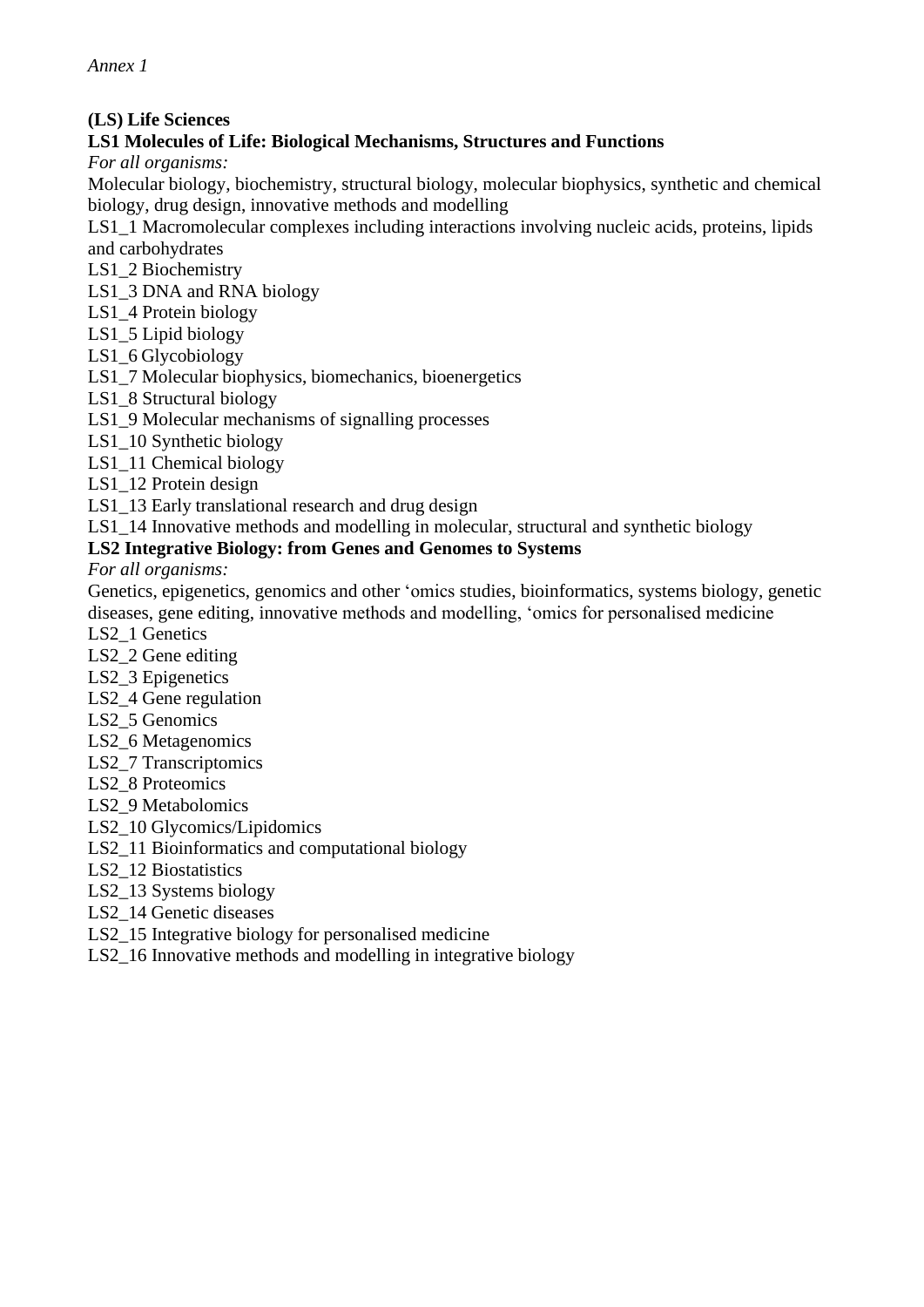#### **LS3 Cellular, Developmental and Regenerative Biology**

*For all organisms:*

Structure and function of the cell, cell-cell communication, embryogenesis, tissue differentiation, organogenesis, growth, development, evolution of development, organoids, stem cells, regeneration, therapeutic approaches

LS3\_1 Cell cycle, cell division and growth

LS3 2 Cell senescence, cell death, autophagy, cell ageing

LS3 3 Cell behaviour, including control of cell shape, cell migration

LS3\_4 Cell junctions, cell adhesion, the extracellular matrix, cell communication

LS3 5 Cell signalling and signal transduction, exosome biology

LS3 6 Organelle biology and trafficking

LS3 7 Mechanobiology of cells, tissues and organs

LS3\_8 Embryogenesis, pattern formation, morphogenesis

LS3\_9 Cell differentiation, formation of tissues and organs

LS3 10 Developmental genetics

LS3\_11 Evolution of developmental strategies

LS3\_12 Organoids

LS3 13 Stem cells

LS3\_14 Regeneration

LS3 15 Development of cell-based therapeutic approaches for tissue regeneration

LS3\_16 Functional imaging of cells and tissues

LS3\_17 Theoretical modelling in cellular, developmental and regenerative biology

#### **LS4 Physiology in Health, Disease and Ageing**

Organ and tissue physiology, comparative physiology, physiology of ageing, pathophysiology, inter-organ and tissue communication, endocrinology, nutrition, metabolism, interaction with the microbiome, non-communicable diseases including cancer (and except disorders of the nervous system and immunity-related diseases)

LS4\_1 Organ and tissue physiology and pathophysiology

LS4\_2 Comparative physiology

LS4\_3 Physiology of ageing

LS4\_4 Endocrinology

LS4\_5 Non-hormonal mechanisms of inter-organ and tissue communication

LS4\_6 Microbiome and host physiology

LS4 7 Nutrition and exercise physiology

LS4 8 Impact of stress (including environmental stress) on physiology

LS4 9 Metabolism and metabolic disorders, including diabetes and obesity

LS4\_10 The cardiovascular system and cardiovascular diseases

LS4\_11 Haematopoiesis and blood diseases

LS4 12 Cancer

LS4\_13 Other non-communicable diseases (except disorders of the nervous system and immunityrelated diseases)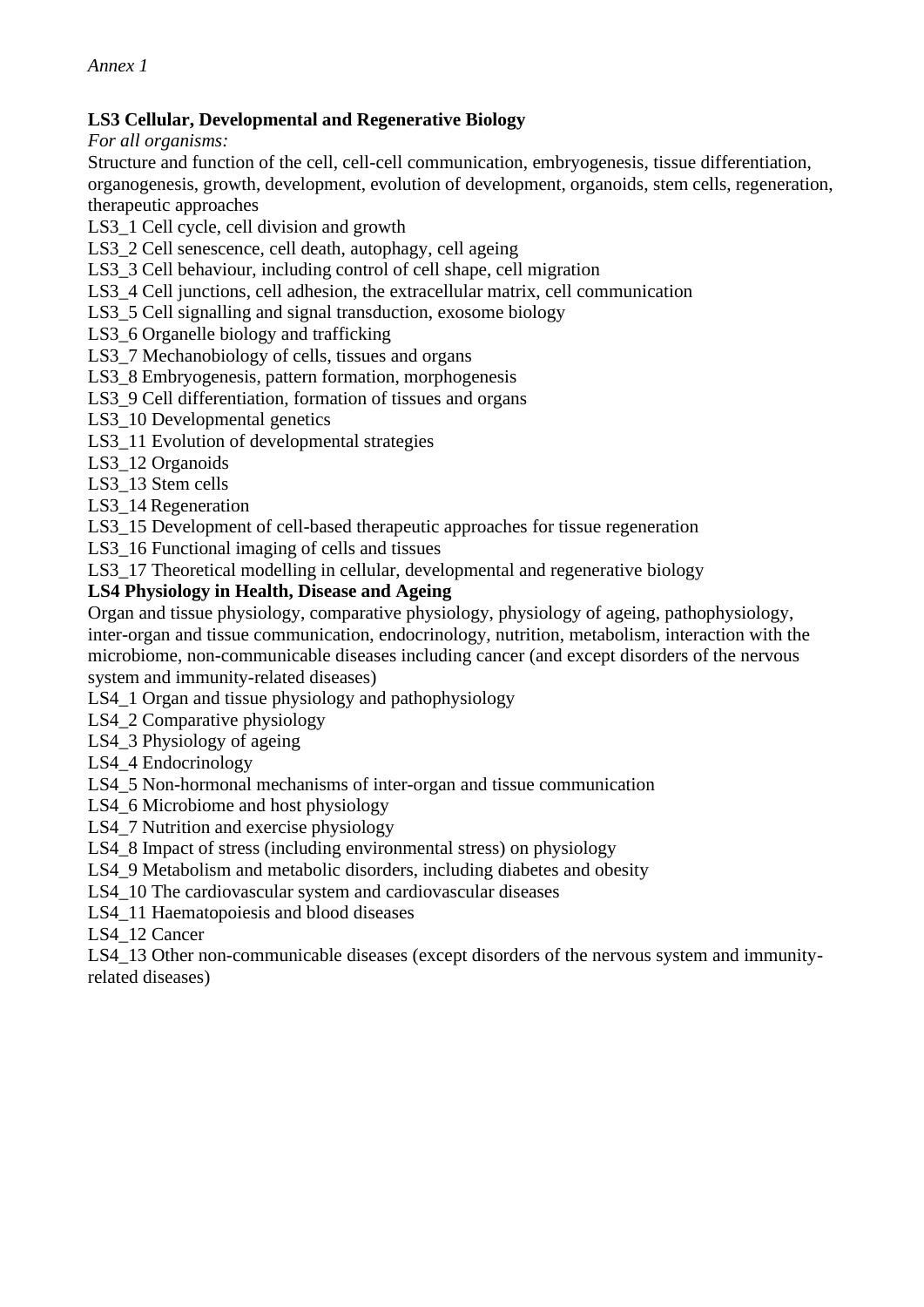#### **LS5 Neuroscience and Disorders of the Nervous System**

Nervous system development, homeostasis and ageing, nervous system function and dysfunction, systems neuroscience and modelling, biological basis of cognitive processes and of behaviour, neurological and mental disorders

LS5\_1 Neuronal cells

LS5\_2 Glial cells and neuronal-glial communication

- LS5\_3 Neural development and related disorders
- LS5 4 Neural stem cells
- LS5\_5 Neural networks and plasticity
- LS5 6 Neurovascular biology and blood-brain barrier
- LS5 7 Sensory systems, sensation and perception, including pain
- LS5 8 Neural basis of behaviour
- LS5\_9 Neural basis of cognition
- LS5\_10 Ageing of the nervous system
- LS5 11 Neurological and neurodegenerative disorders
- LS5\_12 Mental disorders
- LS5\_13 Nervous system injuries and trauma, stroke
- LS5 14 Repair and regeneration of the nervous system
- LS5\_15 Neuroimmunology, neuroinflammation
- LS5\_16 Systems and computational neuroscience
- LS5\_17 Imaging in neuroscience
- LS5\_18 Innovative methods and tools for neuroscience

#### **LS6 Immunity, Infection and Immunotherapy**

The immune system, related disorders and their mechanisms, biology of infectious agents and infection, biological basis of prevention and treatment of infectious diseases, innovative

immunological tools and approaches, including therapies

- LS6\_1 Innate immunity
- LS6\_2 Adaptive immunity
- LS6 3 Regulation of the immune response
- LS6\_4 Immune-related diseases
- LS6\_5 Biology of pathogens (e.g. bacteria, viruses, parasites, fungi)
- LS6 6 Infectious diseases
- LS6\_7 Mechanisms of infection
- LS6 8 Biological basis of prevention and treatment of infection
- LS6\_9 Antimicrobials, antimicrobial resistance
- LS6\_10 Vaccine development
- LS6 11 Innovative immunological tools and approaches, including therapies

#### **LS7 Prevention, Diagnosis and Treatment of Human Diseases**

Medical technologies and tools for prevention, diagnosis and treatment of human diseases, therapeutic approaches and interventions, pharmacology, preventative medicine, epidemiology and public health, digital medicine

LS7\_1 Medical imaging for prevention, diagnosis and monitoring of diseases

LS7\_2 Medical technologies and tools (including genetic tools and biomarkers) for prevention, diagnosis, monitoring and treatment of diseases

LS7\_3 Nanomedicine

LS7 4 Regenerative medicine

LS7 5 Applied gene, cell and immune therapies

LS7\_6 Other medical therapeutic interventions, including transplantation

LS7\_7 Pharmacology and toxicology

LS7\_8 Effectiveness of interventions, including resistance to therapies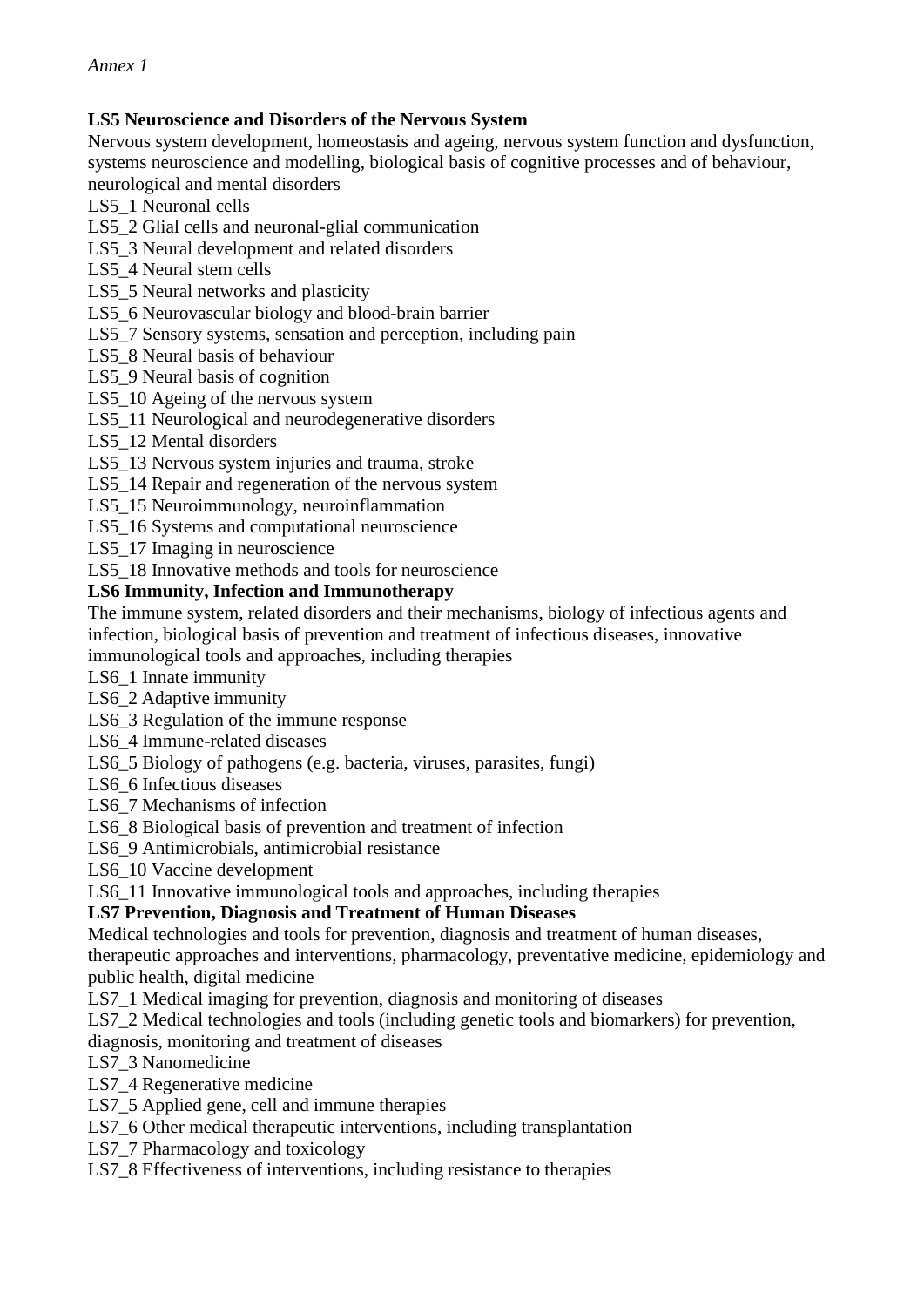- LS7 9 Public health and epidemiology
- LS7\_10 Preventative and prognostic medicine
- LS7 11 Environmental health, occupational medicine
- LS7\_12 Health care, including care for the ageing population
- LS7 13 Palliative medicine
- LS7\_14 Digital medicine, e-medicine, medical applications of artificial intelligence
- LS7 15 Medical ethics

# **LS8 Environmental Biology, Ecology and Evolution**

*For all organisms:*

Ecology, biodiversity, environmental change, evolutionary biology, behavioural ecology, microbial ecology, marine biology, ecophysiology, theoretical developments and modelling

- LS8\_1 Ecosystem and community ecology, macroecology
- LS8\_2 Biodiversity
- LS8\_3 Conservation biology
- LS8\_4 Population biology, population dynamics, population genetics
- LS8\_5 Biological aspects of environmental change, including climate change
- LS8 6 Evolutionary ecology
- LS8 7 Evolutionary genetics
- LS8\_8 Phylogenetics, systematics, comparative biology
- LS8\_9 Macroevolution and paleobiology
- LS8\_10 Ecology and evolution of species interactions
- LS8\_11 Behavioural ecology and evolution
- LS8\_12 Microbial ecology and evolution
- LS8\_13 Marine biology and ecology
- LS8\_14 Ecophysiology, from organisms to ecosystems
- LS8\_15 Theoretical developments and modelling in environmental biology, ecology, and evolution

#### **LS9 Biotechnology and Biosystems Engineering**

Biotechnology using all organisms, biotechnology for environment and food applications, applied plant and animal sciences, bioengineering and synthetic biology, biomass and biofuels, biohazards

- LS9 1 Bioengineering for synthetic and chemical biology
- LS9\_2 Applied genetics, gene editing and transgenic organisms
- LS9\_3 Bioengineering of cells, tissues, organs and organisms
- LS9\_4 Microbial biotechnology and bioengineering
- LS9 5 Food biotechnology and bioengineering
- LS9 6 Marine biotechnology and bioengineering
- LS9 7 Environmental biotechnology and bioengineering
- LS9 8 Applied plant sciences, plant breeding, agroecology and soil biology
- LS9 9 Plant pathology and pest resistance
- LS9\_10 Veterinary and applied animal sciences
- LS9\_11 Biomass production and utilisation, biofuels
- LS9\_12 Ecotoxicology, biohazards and biosafety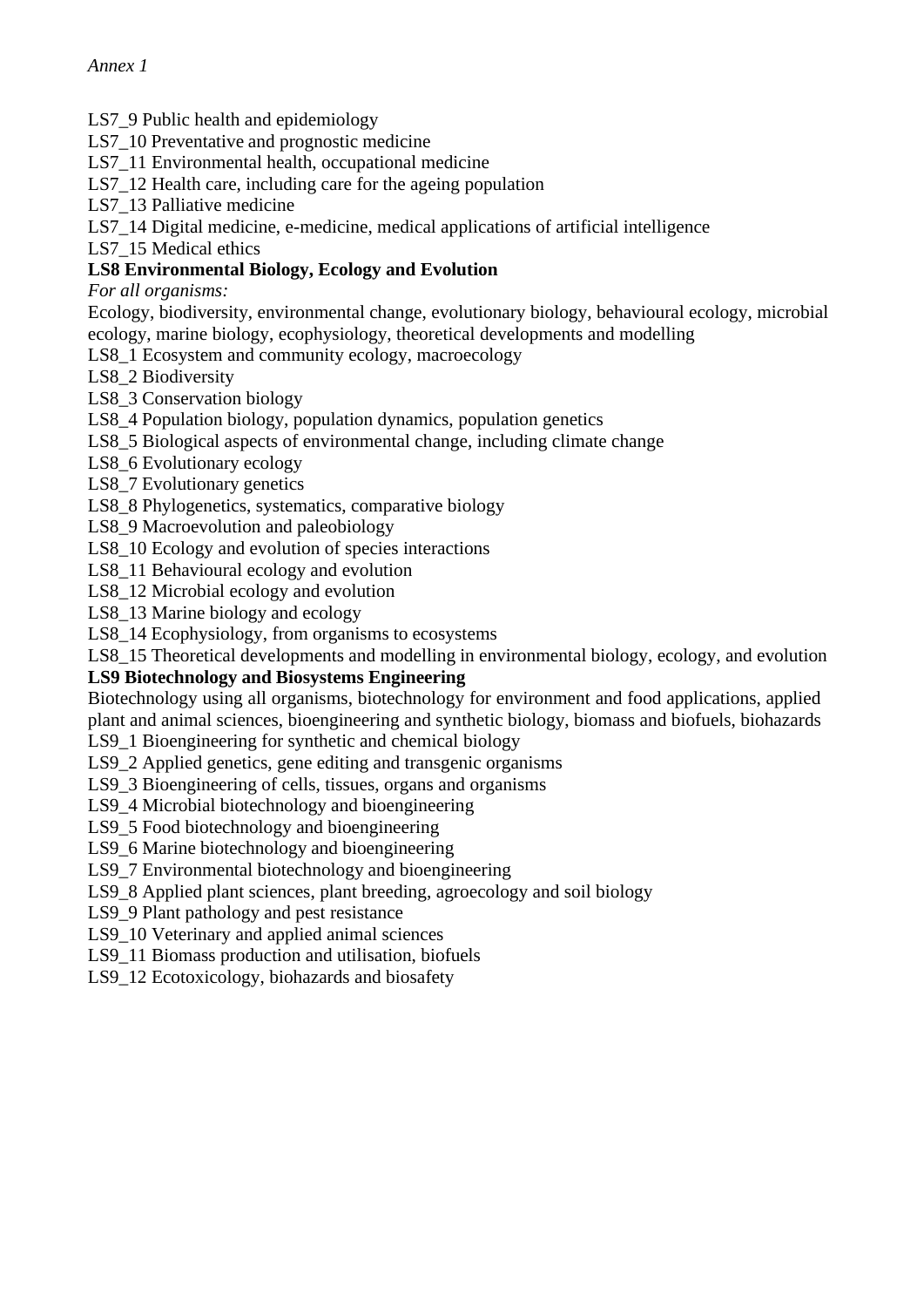# **(SH) Social Sciences and Humanities**

#### **SH1 Individuals, Markets and Organisations**

Economics, finance, management

- SH1\_1 Macroeconomics; monetary economics; economic growth
- SH1\_2 International trade; international management; international business; spatial economics
- SH1\_3 Development economics; structural change; political economy of development
- SH1\_4 Finance; asset pricing; international finance; market microstructure
- SH1\_5 Corporate finance; banking and financial intermediation; accounting; auditing; insurance
- SH1\_6 Econometrics; operations research
- SH1\_7 Behavioural economics; experimental economics; neuro-economics
- SH1\_8 Microeconomic theory; game theory; decision theory
- SH1\_9 Industrial organisation; entrepreneurship; R&D and innovation
- SH1\_10 Management; strategy; organisational behaviour
- SH1\_11 Human resource management; operations management, marketing
- SH1\_12 Environmental economics; resource and energy economics; agricultural economics
- SH1\_13 Labour and demographic economics
- SH1\_14 Health economics; economics of education
- SH1 15 Public economics; political economics; law and economics

SH1\_16 Historical economics; quantitative economic history; institutional economics; economic systems

#### **SH2 Institutions, Governance and Legal Systems**

Political science, international relations, law

- SH<sub>2</sub> 1 Political systems, governance
- SH2\_2 Democratisation and social movements
- SH2\_3 Conflict resolution, war, peace building, international law
- SH2\_4 Legal studies, constitutions, human rights, comparative law
- SH2\_5 International relations, global and transnational governance
- SH2\_6 Humanitarian assistance and development
- SH2\_7 Political and legal philosophy
- SH<sub>2</sub> 8 Big data in political and legal studies

## **SH3 The Social World and Its Diversity**

Sociology, social psychology, social anthropology, education sciences, communication studies

SH3\_1 Social structure, social mobility, social innovation

- SH3<sup>2</sup> Inequalities, discrimination, prejudice
- SH3\_3 Aggression and violence, antisocial behaviour, crime
- SH3\_4 Social integration, exclusion, prosocial behaviour
- SH3\_5 Attitudes and beliefs
- SH3\_6 Social influence; power and group behaviour
- SH3\_7 Kinship; diversity and identities, gender, interethnic relations
- SH3<sub>8</sub> Social policies, welfare, work and employment
- SH3\_9 Poverty and poverty alleviation
- SH3\_10 Religious studies, ritual; symbolic representation

SH3\_11 Social aspects of teaching and learning, curriculum studies, education and educational policies

SH3\_12 Communication and information, networks, media

SH3\_13 Digital social research

SH3\_14 Social studies of science and technology

## **SH4 The Human Mind and Its Complexity**

Cognitive science, psychology, linguistics, theoretical philosophy

SH4\_1 Cognitive basis of human development and education, developmental disorders; comparative cognition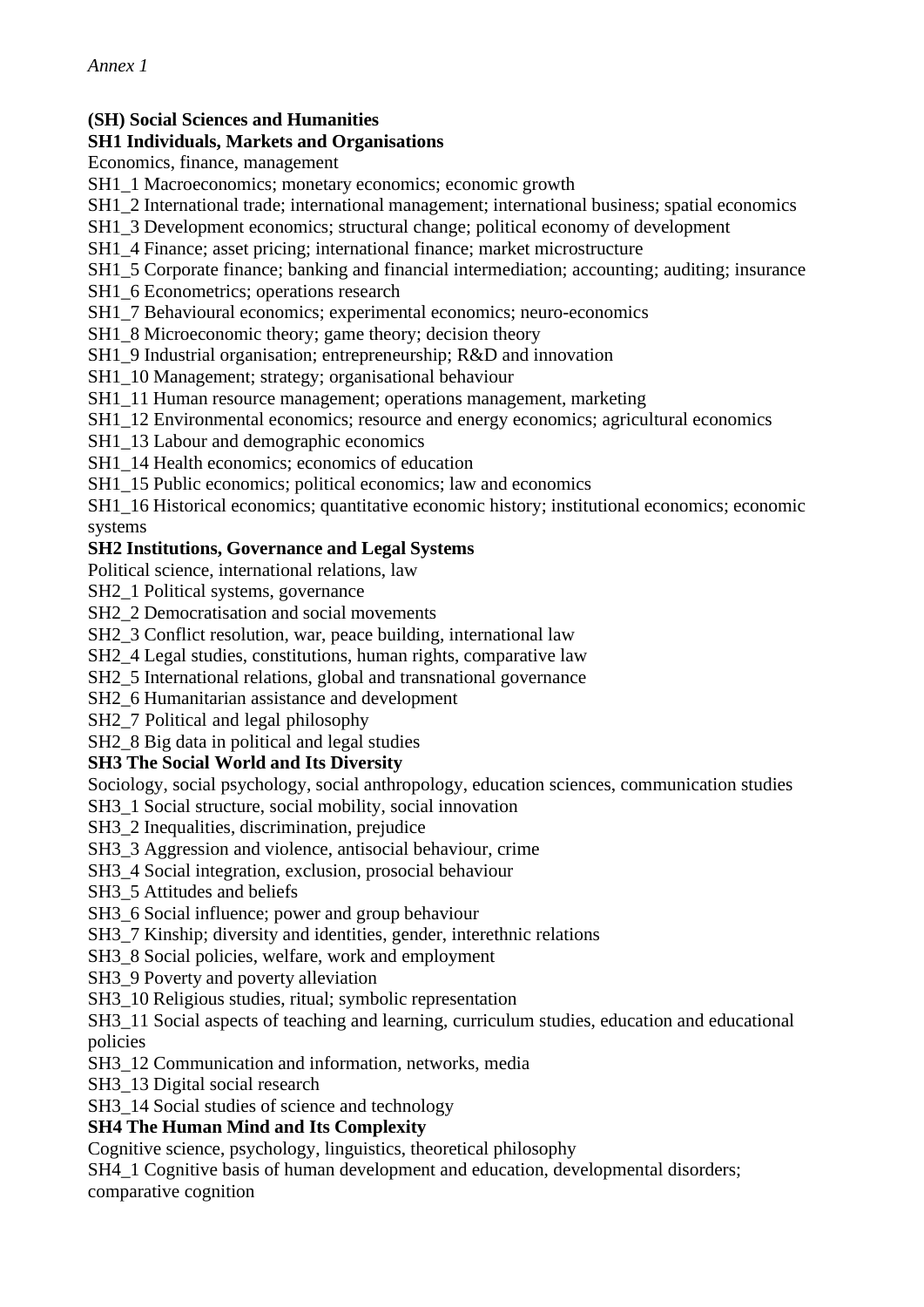#### SH4 2 Personality and social cognition; emotion

SH4\_3 Clinical and health psychology

SH4\_4 Neuropsychology

SH4\_5 Attention, perception, action, consciousness

SH4 6 Learning, memory; cognition in ageing

SH4\_7 Reasoning, decision-making; intelligence

SH4  $\,8$  Language learning and processing (first and second languages)

SH4\_9 Theoretical linguistics; computational linguistics

SH4\_10 Language typology; historical linguistics

SH4\_11 Pragmatics, sociolinguistics, linguistic anthropology, discourse analysis

SH4\_12 Philosophy of mind, philosophy of language

SH4\_13 Philosophy of science, epistemology, logic

#### **SH5 Cultures and Cultural Production**

Literary studies, cultural studies, study of the arts, philosophy

SH5<sup>1</sup> Classics, ancient literature and art

SH5\_2 Theory and history of literature, comparative literature

SH5\_3 Philology; text and image studies

SH5\_4 Visual and performing arts, film, design and architecture

SH5\_5 Music and musicology; history of music

SH5\_6 History of art and architecture, arts-based research

SH5\_7 Museums, exhibitions, conservation and restoration

SH5<sub>8</sub> Cultural studies, cultural identities and memories, cultural heritage

SH5\_9 Metaphysics, philosophical anthropology; aesthetics

SH5\_10 Ethics and its applications; social philosophy

SH5\_11 History of philosophy

SH5\_12 Computational modelling and digitisation in the cultural sphere

## **SH6 The Study of the Human Past**

Archaeology and history

SH6\_1 Historiography, theory and methods in history, including the analysis of digital data

SH6\_2 Classical archaeology, history of archaeology, social archaeology

SH6\_3 General archaeology, archaeometry, landscape archaeology

SH6\_4 Prehistory, palaeoanthropology, palaeodemography, protohistory, bioarchaeology

SH6\_5 Palaeography and codicology

SH6\_6 Ancient history

SH6\_7 Medieval history

SH6\_8 Early modern history

SH6\_9 Modern and contemporary history

SH6<sup>10</sup> Colonial and post-colonial history

SH6\_11 Global history, transnational history, comparative history, entangled histories

SH6\_12 Social and economic history

SH6\_13 Gender history, cultural history, history of collective identities and memories, history of religions

SH6\_14 History of ideas, intellectual history, history of economic thought

SH6 15 History of science, medicine and technologies

## **SH7 Human Mobility, Environment, and Space**

Human geography, demography, health, sustainability science, territorial planning, spatial analysis

SH7\_1 Human, economic and social geography

SH7\_2 Migration

SH7\_3 Population dynamics: households, family and fertility

SH7\_4 Social aspects of health, ageing and society

SH7\_5 Sustainability sciences, environment and resources